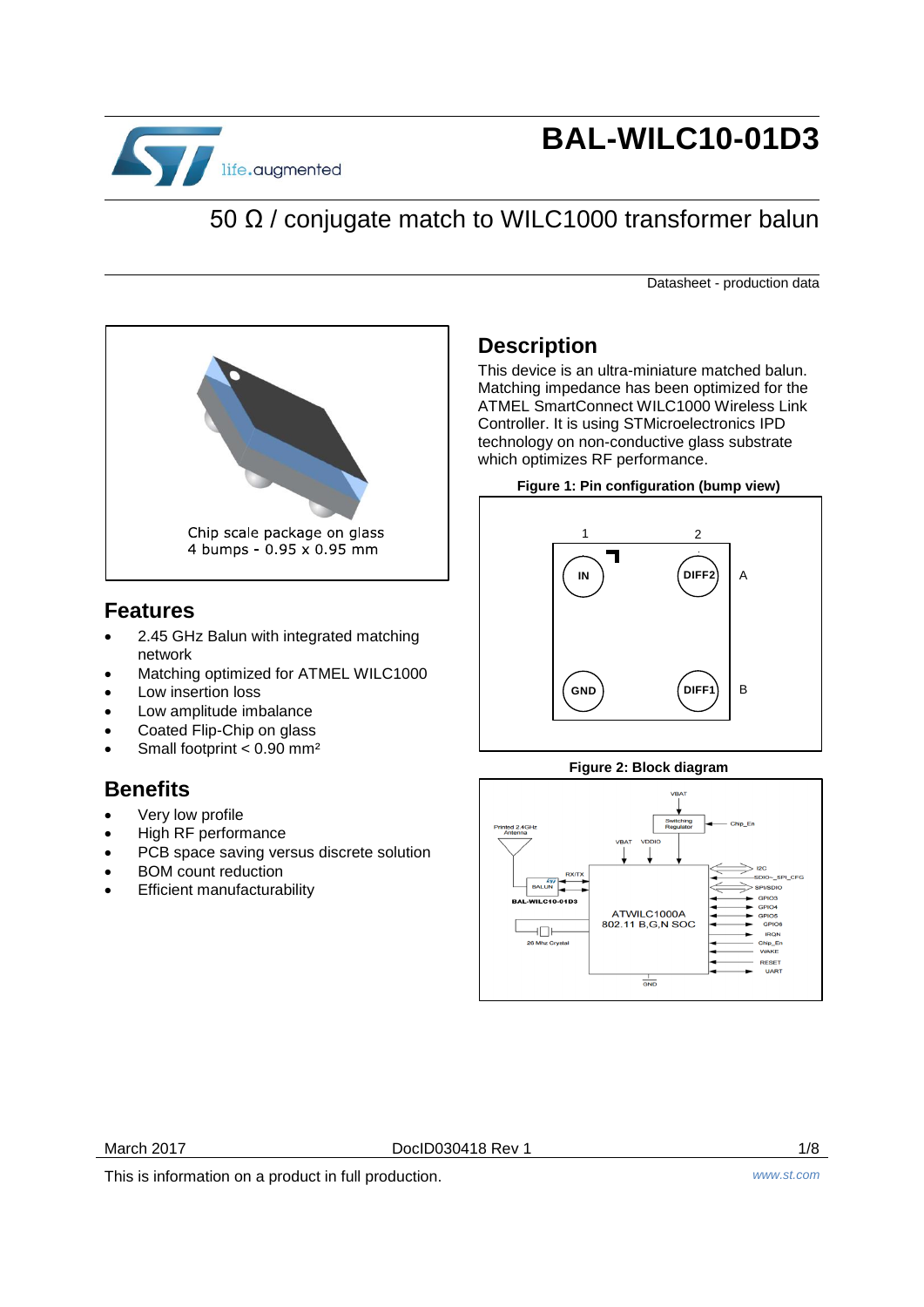## **1 Characteristics**

**Table 1: Absolute maximum ratings (limiting values)**

| <b>Symbol</b> | <b>Parameter</b>                                                                | Value           | Unit |  |
|---------------|---------------------------------------------------------------------------------|-----------------|------|--|
| $P_{IN}$      | Input power RF <sub>IN</sub>                                                    | 20              | dBm  |  |
|               | ESD ratings MIL STD 883C<br>(HBM: C = 100pF, R = 1.5k $\Omega$ , air discharge) | 2000            |      |  |
| Vesd          | ESD ratings machine model<br>(MM: C = 200pF, R = 25 $\Omega$ , L = 500 nH)      | 500             |      |  |
|               | ESD ratings charged device model (CDM, JESD22-C101D)                            | 500             |      |  |
| Тор           | Operating temperature                                                           | $-40$ to $+105$ | ∘د   |  |

| Table 2: Electrical characteristics (values, $T_{amb} = 25 \degree C$ ) |  |  |
|-------------------------------------------------------------------------|--|--|
|                                                                         |  |  |

|                                   |                                               |                                       | Unit |               |            |
|-----------------------------------|-----------------------------------------------|---------------------------------------|------|---------------|------------|
| <b>Symbol</b><br><b>Parameter</b> |                                               | Min.                                  | Typ. | Max.          |            |
| <b>Z</b> out                      | Nominal differential output impedance         | Conjugate match to<br><b>WILC1000</b> |      |               | Ω          |
| Z <sub>IN</sub>                   | Nominal input impedance                       |                                       | 50   |               | Ω          |
| f                                 | Frequency range (bandwidth)                   | 2400                                  |      | 2500          | <b>MHz</b> |
| ΙL.                               | Insertion loss in bandwidth                   |                                       | 0.65 | 0.8           |            |
| $RL$ se                           | Single ended return loss in bandwidth         |                                       | -16  | -15           |            |
| $R_L$ DIFF                        | Differential return loss in bandwidth         |                                       | -17  | -15           | dB         |
| H <sub>2</sub>                    | Second harmonic rejection (differential mode) |                                       |      | $-3.8$        |            |
| $H_3$                             | Third harmonic rejection (differential mode)  |                                       |      | $-23$         |            |
| $\Phi_{\text{imb}}$               | Phase imbalance                               | $-2$                                  | 1.3  | $\mathcal{P}$ | $\circ$    |
| A <sub>imb</sub>                  | Amplitude imbalance                           | $-0.9$                                | 0.8  | 0.9           | dB         |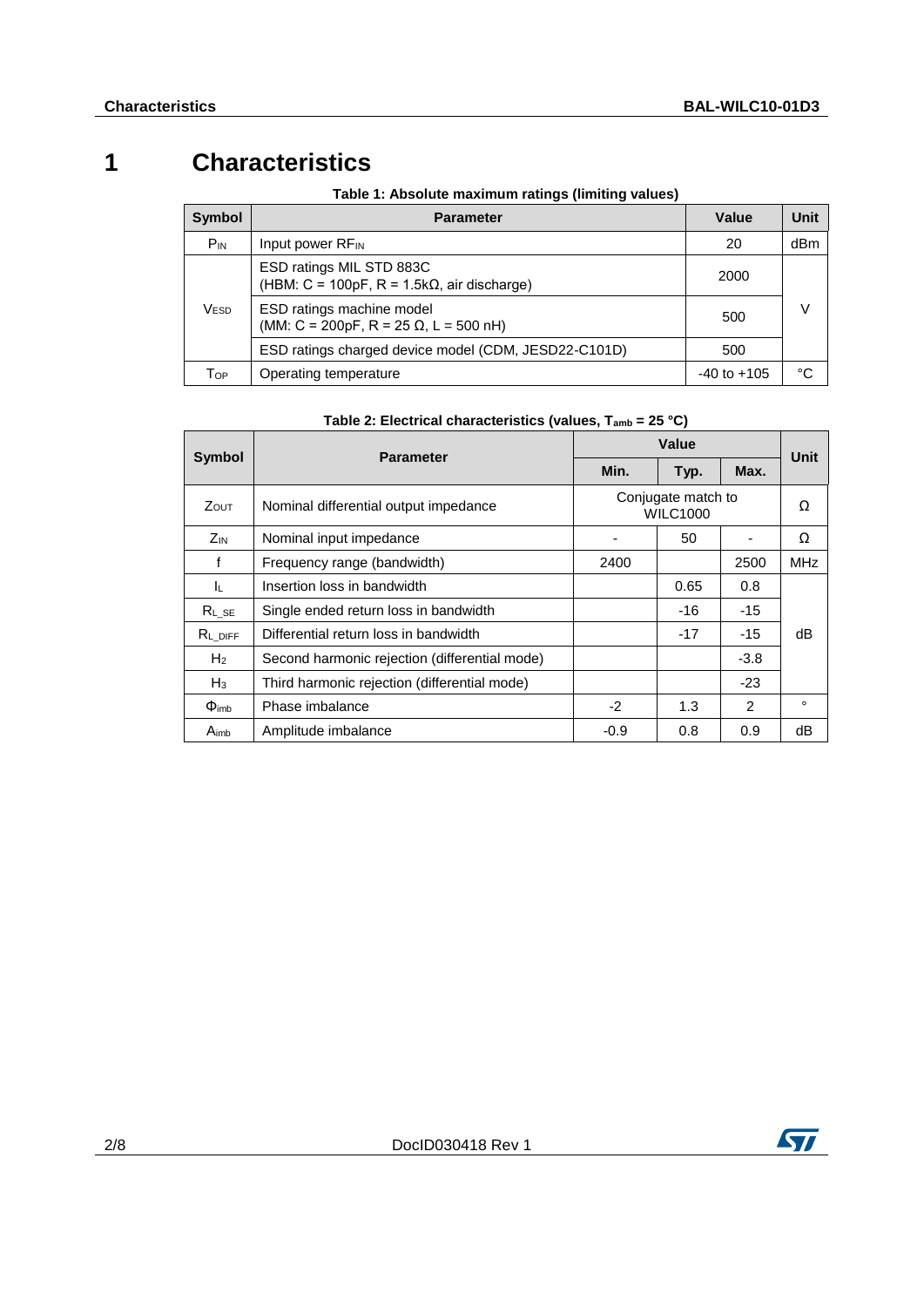$\sqrt{2}$ 







DocID030418 Rev 1 3/8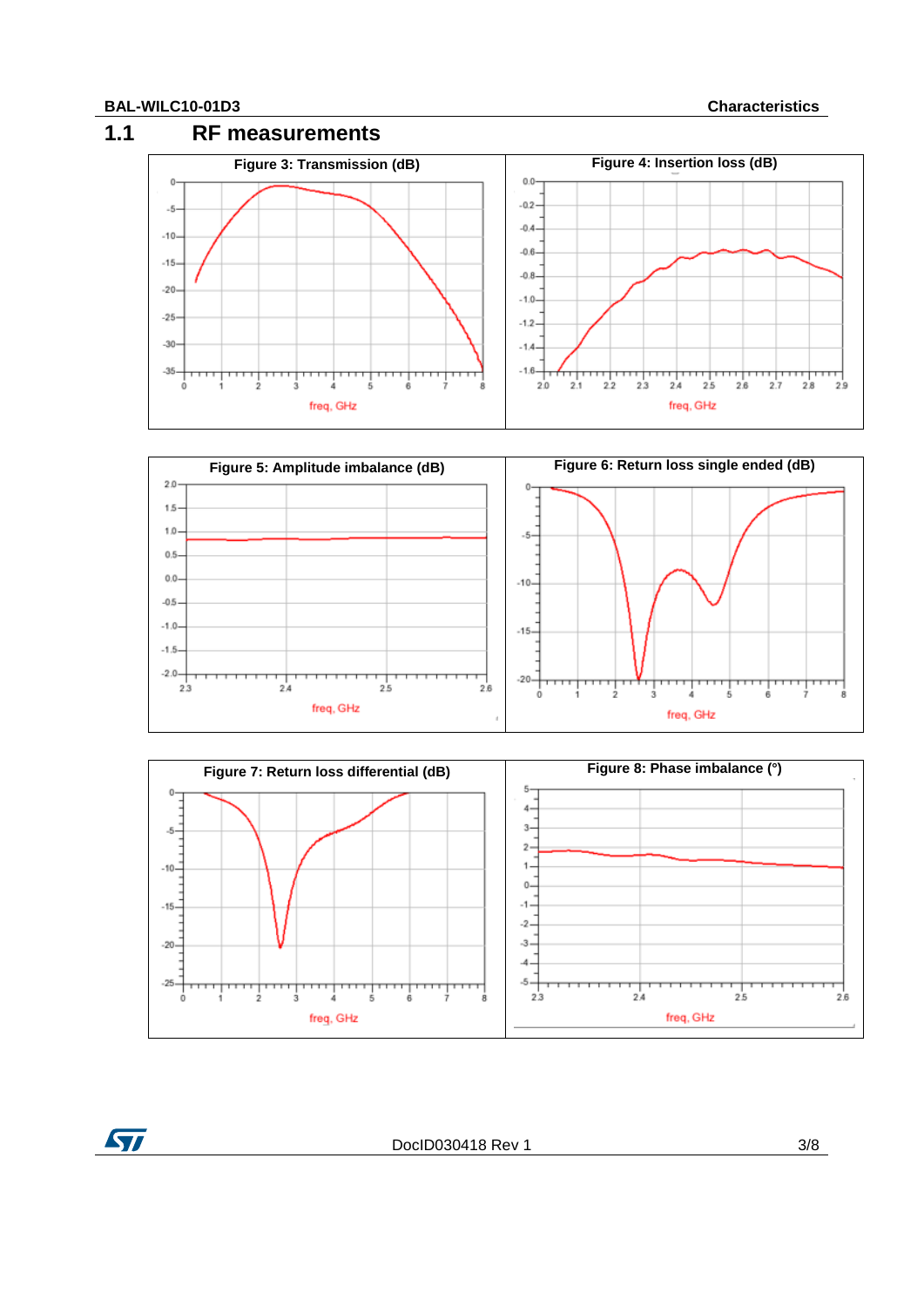## **2 Package information**

In order to meet environmental requirements, ST offers these devices in different grades of ECOPACK® packages, depending on their level of environmental compliance. ECOPACK® specifications, grade definitions and product status are available at: *www.st.com*. ECOPACK<sup>®</sup> is an ST trademark.

#### **2.1 Flip-Chip package information**



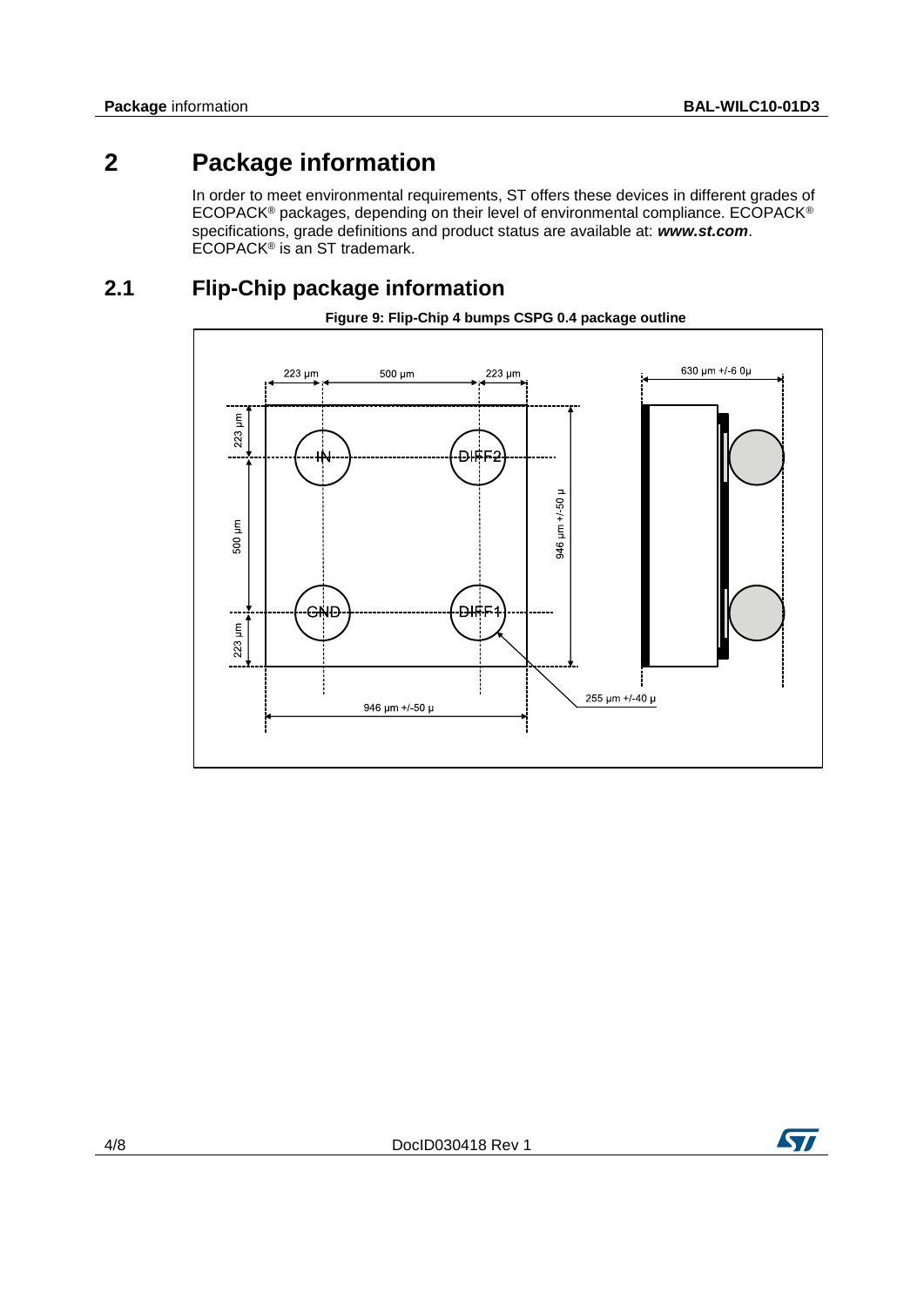

#### **2.2 Flip-chip 4 bumps CSPG packing information**



More information is available in the application note AN2348: "Flip Chip: Package description and recommendations for use"



DocID030418 Rev 1 5/8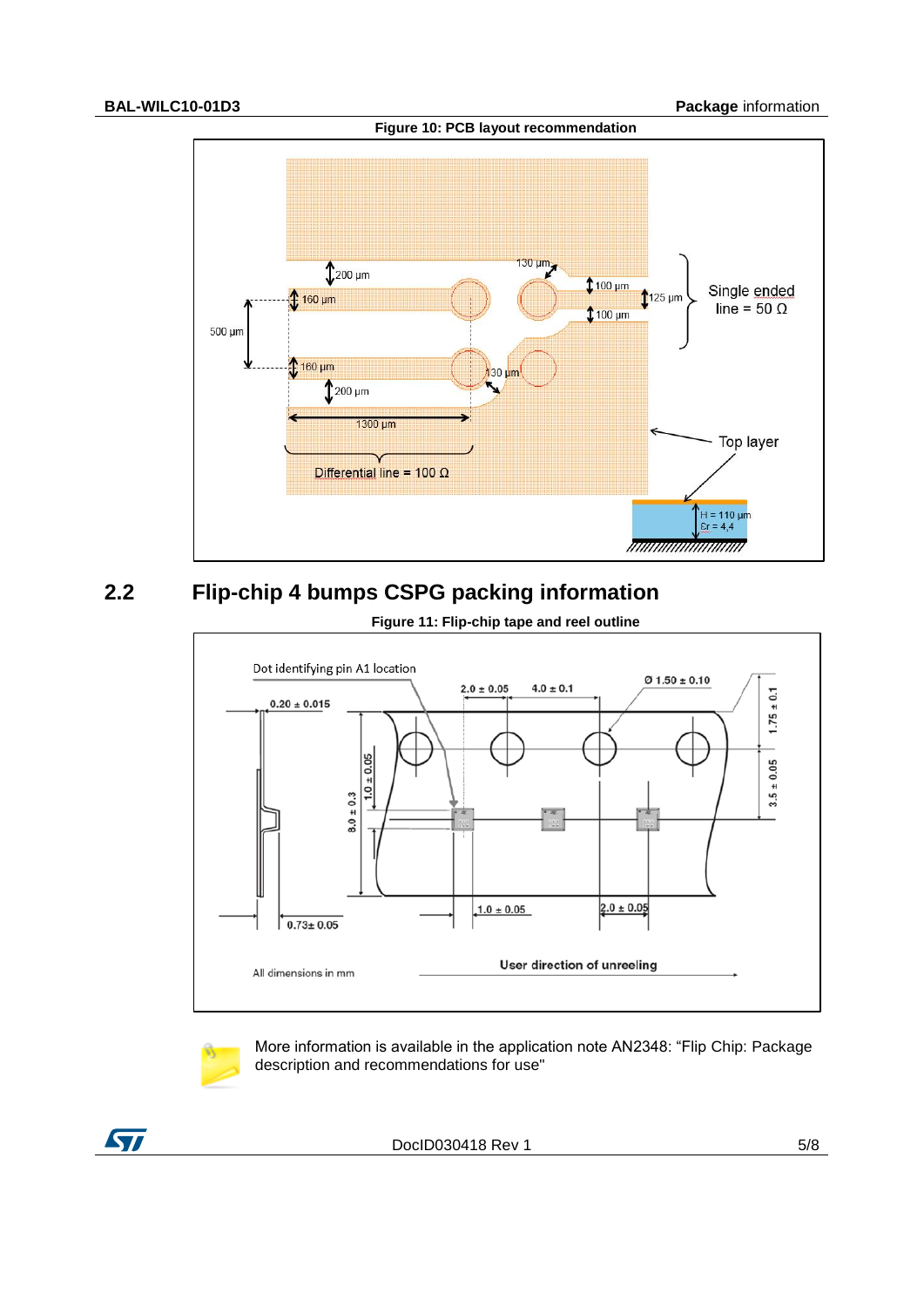

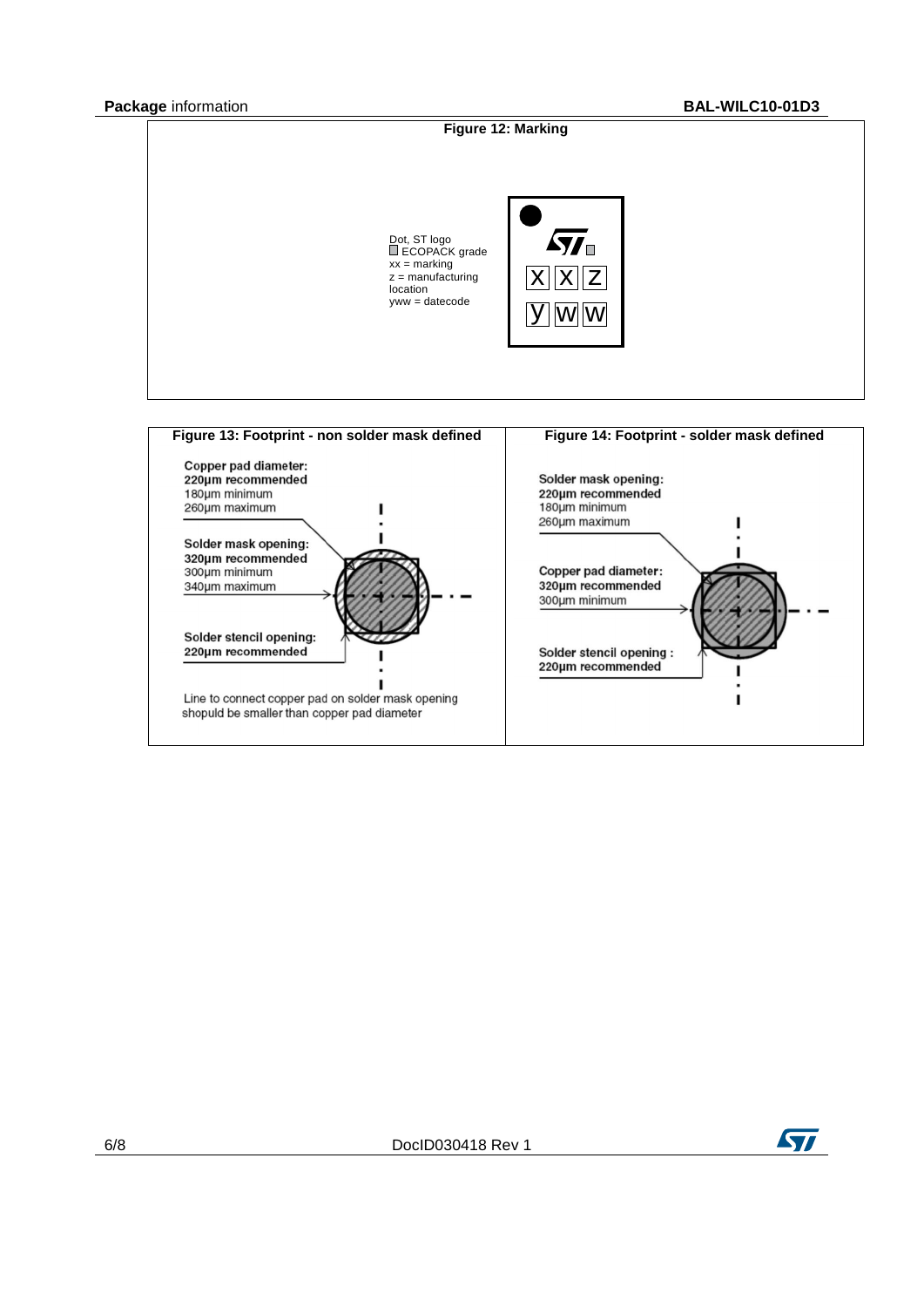## **3 Ordering information**

| Table 3: Ordering information |                |              |          |           |                    |
|-------------------------------|----------------|--------------|----------|-----------|--------------------|
| Order code                    | <b>Marking</b> | Package      | Weight   | Base gty. | Delivery mode      |
| BAL-WILC10-01D3               |                | <b>WLCSP</b> | 1.084 ma | 5000      | Tape and reel (7") |

# **4 Revision history**

| <b>Date</b> | <b>Revision</b> | <b>Changes</b>   |
|-------------|-----------------|------------------|
| 31-Mar-2017 |                 | Initial release. |